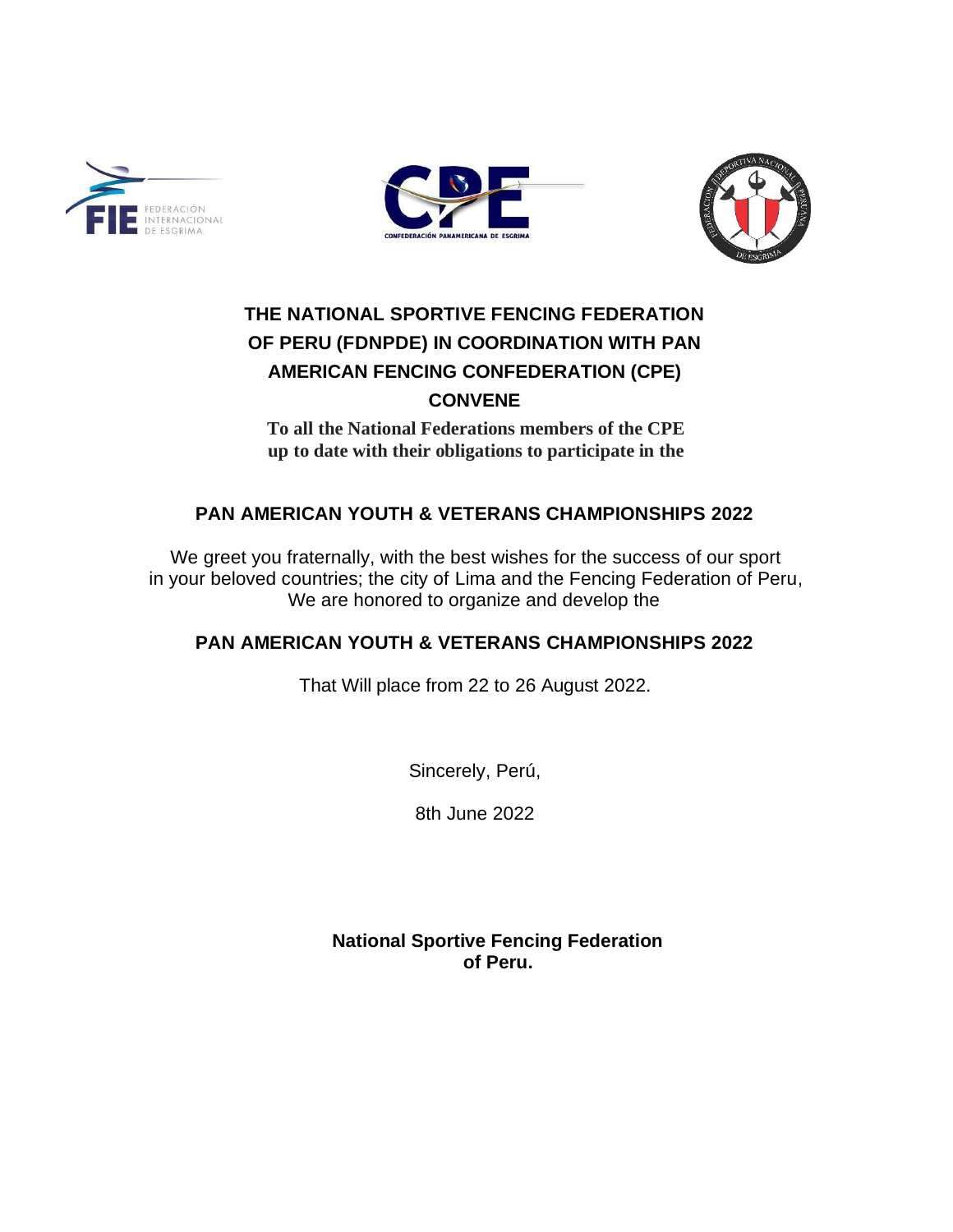





## **PAN AMERICAN YOUTH & VETERANS CHAMPIONSHIPS 2022**

## **COMPETITION RULES**

| 1. PLACE          | Competition venue: POLIDEPORTIVO                                                                                                                                                                    |  |
|-------------------|-----------------------------------------------------------------------------------------------------------------------------------------------------------------------------------------------------|--|
|                   | City: Lima                                                                                                                                                                                          |  |
|                   | Address:                                                                                                                                                                                            |  |
|                   |                                                                                                                                                                                                     |  |
| 2. DATES          | From 22 to 26 August 2022                                                                                                                                                                           |  |
| 3. INSCRIPTIONS   | They must have the endorsement of their respective National Federation,<br>who must be registered via email, at the following address:                                                              |  |
|                   | Panamlima2022@gmail.com                                                                                                                                                                             |  |
|                   | The registration fee per athlete is \$30.00 USD for the individual<br>competition. payment will be made to a representative designated by the<br>FPE.                                               |  |
|                   | In the case of minors, article 0.29 a) and b) of the FIE organization regulations<br>will apply, WITHOUT EXCEPTIONS.                                                                                |  |
|                   | A maximum of 6 athletes may be registered per Delegation, in each category.<br>Each delegation must indicate the order of strength for the athletes registered in<br>the same category. (See Annex) |  |
| 4. COMPETITION    | According to the current FIE Competition System                                                                                                                                                     |  |
| <b>SYSTEM AND</b> | <b>Referee Participation: (FIE Requlations):</b>                                                                                                                                                    |  |
| <b>REFEREES</b>   | 0 referee<br>1-4 fencers:                                                                                                                                                                           |  |
|                   | 5-10 fencers:<br>1 referee                                                                                                                                                                          |  |
|                   | 10 to more fencers 2 referees                                                                                                                                                                       |  |
|                   | Each delegation must send along with the list of their athletes, the name of the<br>referee and the weapons in which they have a license.                                                           |  |
| 5. WEAPON CONTROL | According to what is stipulated for the competitions by the FIE Regulations, it will                                                                                                                |  |
|                   | be carried out in the armory installed in the competition venue.                                                                                                                                    |  |
| 6. MEETINGS       | Technical meeting: 18:00 hours 21st August, In the Sports Hotel.                                                                                                                                    |  |
| 7. AWARDS         | Recognition will be given to 1st, 2nd and two 3rd places                                                                                                                                            |  |
| 8. OTHERS         | The topics not foreseen in this call will be resolved by the Technical Directory.                                                                                                                   |  |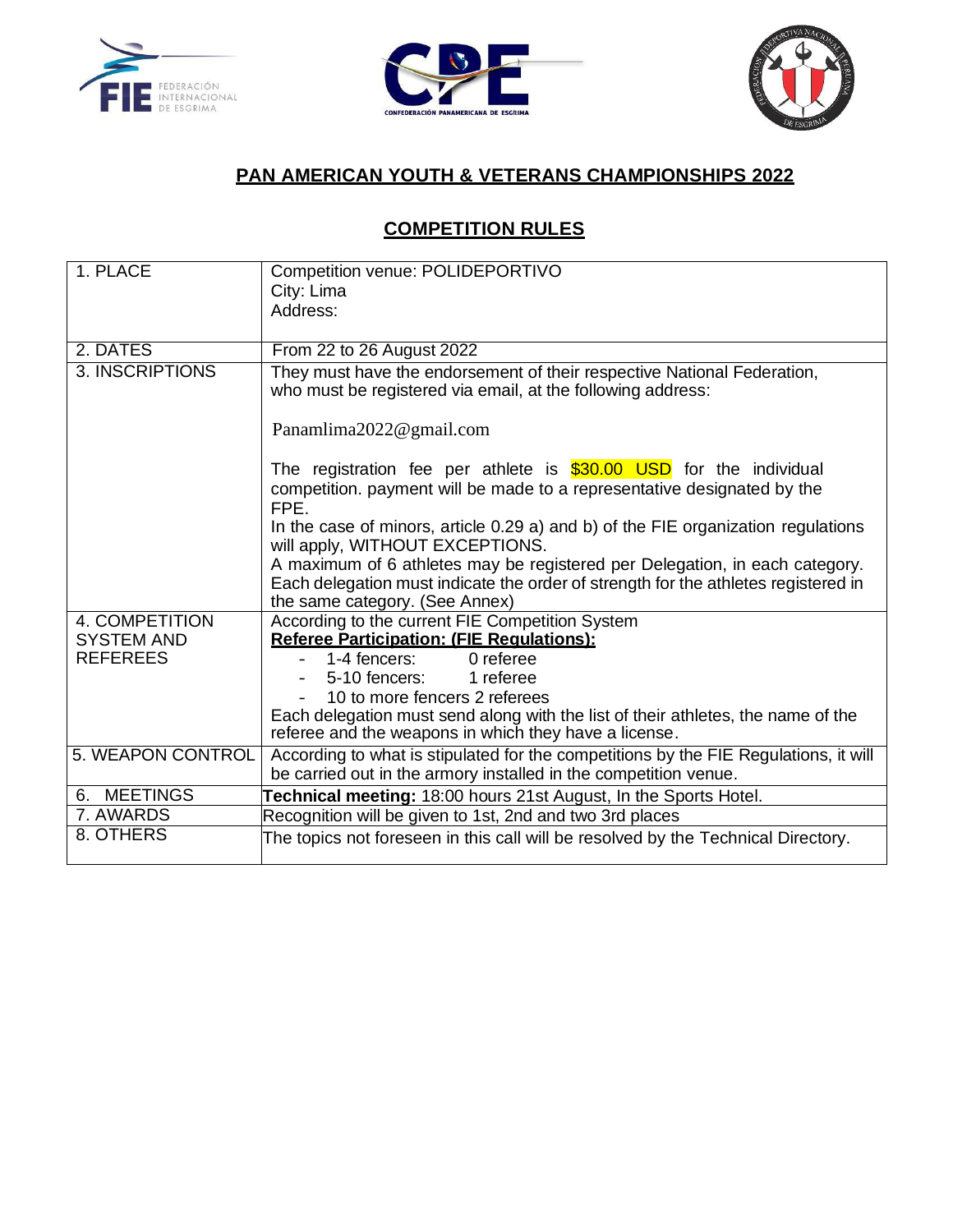





### **COMPETITION SCHEDULE**

| DAY           | <b>HOUR</b>                                                     | <b>ACTIVITY</b>                                                   |
|---------------|-----------------------------------------------------------------|-------------------------------------------------------------------|
| Saturday, 20  | Arrival technical team<br>Arrival of delegations                | Meeting technical team                                            |
| Sunday, 21    | Arrival of delegations<br>14:00 hrs. - 19:00 hrs.<br>18:00 hrs. | Weapon check 1st day of competition<br>Technical meeting          |
| Monday, 22    | 08:15 hrs.                                                      | Opening ceremony                                                  |
|               | 09:00                                                           | Youth/Infantil A Epee/Espada M<br>Youth/Infantil B Saber/Sable F  |
|               | 10:30                                                           | Youth/Infantil B Foil/Florete M                                   |
|               | 12:00                                                           | Veterans1 Saber/Sable M<br>Veterans 2 Foil/Florete F              |
|               | 14:00                                                           | Pre-Vet Foil/Florete M<br>Pre-Vet Epee/Espada F                   |
| Tuesday, 23   | 09:00                                                           | Youth/Infantil A Foil/Florete F<br>Youth/Infantil B Epee/Espada M |
|               | 10:00                                                           | Youth/Infantil B Foil/Florete F                                   |
|               | 11:30                                                           | Pre-Vet Saber/Sable M<br>Pre-Vet Foil/Florete F                   |
|               | 13:30                                                           | Veterans1 Foil/Florete F<br>Veterans 2 Saber/Sable M              |
| Wednesday, 24 | 09:00                                                           | Youth/Infantil A Saber/Sable M<br>Pre Cadet Foil/Florete F        |
|               | 10:00                                                           | Pre Cadet Epee/Espada M                                           |
|               | 11:30                                                           | Veterans1 Foil/Florete M<br>Veterans 2 Epee/Espada M              |
|               | 13:30                                                           | Veterans1 Saber/Sable F<br>Veterans 2 Epee/Espada F               |
| Thursday, 25  | 09:00                                                           | Youth/Infantil A Epee/Espada F<br>Youth/Infantil B Saber/Sable M  |
|               | 10:00                                                           | Youth/ B Epee/Espada F<br>Pre Cadet Saber/Sable M                 |
|               | 12:00                                                           | Pre-Vet Epee/Espada M<br>Pre-Vet Saber/Sable F                    |
|               | 12:00                                                           | Youth/Infantil A Saber/Sable F<br>Pre Cadet Foil/Florete M        |
| Friday, 26    | 09:00                                                           | Youth/Infantil A Foil/Florete M<br>Pre Cadet Epee/Espada F        |
|               | 10:00                                                           | Pre Cadet Saber/Sable F                                           |
|               | 11:30                                                           | Veterans1 Epee/Espada M<br>Veterans 2 Saber/Sable F               |
|               | 13:30                                                           | Veterans 2 Foil/Florete M<br>Veterans 1 Epee/Espada F             |
| Saturday, 27  | Departure of delegations                                        | Departure of delegations                                          |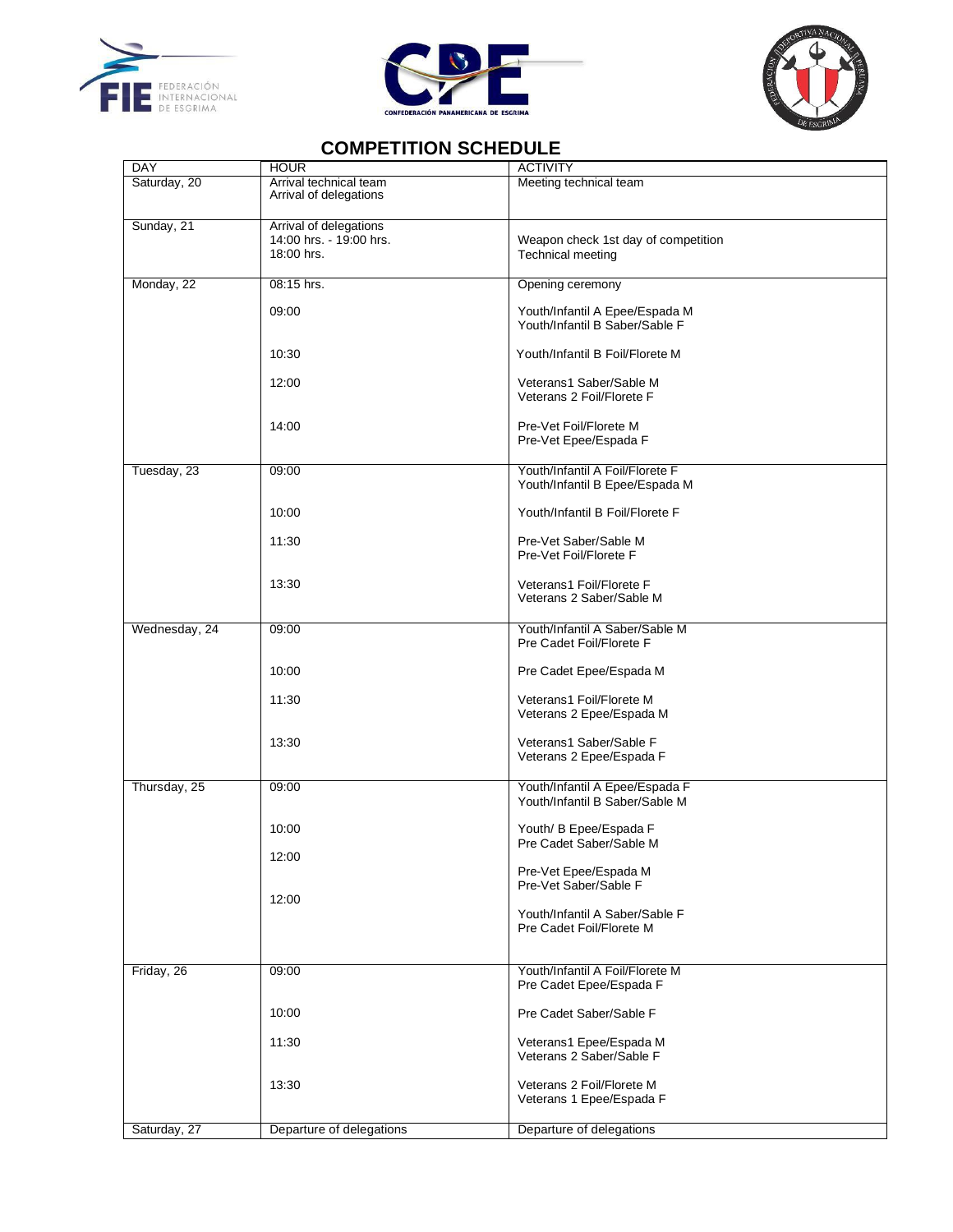





We are making all our efforts to make this Championship full of emotion and success for all the participants, likewise, to continue fostering and promoting our beloved sport to the novice and experienced fencers of our beloved Pan American Zone.

 Vitaly Logvin President Pan American Fencing Confederation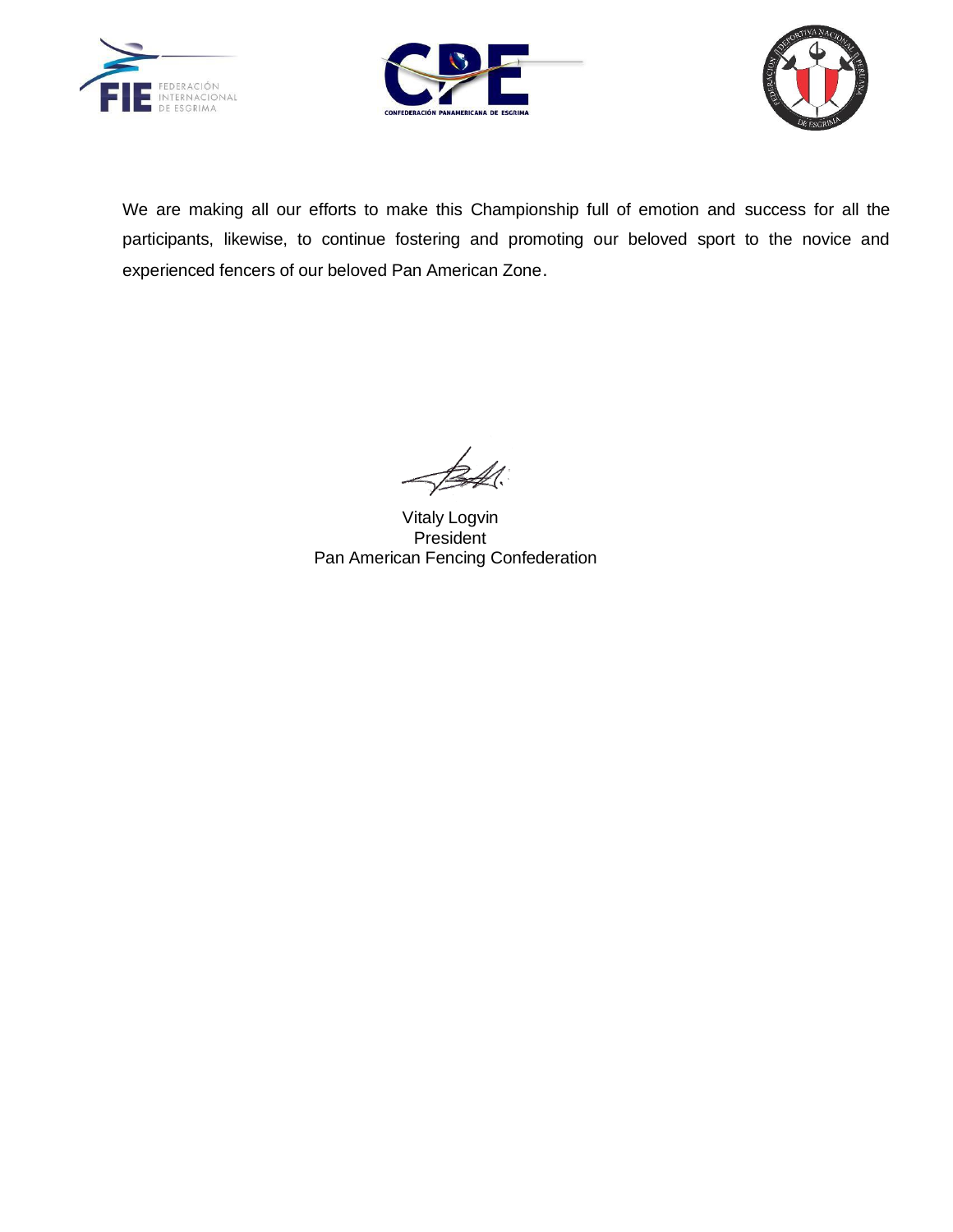





*ANEXOS ANNEX*

### EDADES DE LOS PARTICIPANTES AGES OF THE PARTICIPANTS

INFANTIL A: Nacidos en 2013 y 2014 (8 y 9 años al 31 de diciembre de 2022) Youth A: Born in 2013 and 2014 (8 and 9 years old as of December 31, 2022)

INFANTIL B: Nacidos en 2011 y 2012 (10 y 11 años al 31 de diciembre de 2022) Youth B: Born in 2011 and 2012 (10 and 11 years old as of December 31, 2022)

Pre – Cadetes: Nacidos en 2009 y 2010 (12 y 13 años al 31 de diciembre de 2022) Pre – Cadets: Born in 2009 and 2010 (12 and 13 years old as of December 31, 2022)

Pre – Veteranos: Nacidos en 1973 y 1982 (edades entre 40 y 49 años al 31 de diciembre de 2022) Pre – Veterans: Born in 1973 and 1982 (ages between 40 and 49 years old as of December 31, 2022)

Veteranos 1: Nacidos en 1963 y 1972 (edades entre 50 y 59 años al 31 de diciembre de 2022) Veterans 1: Born in 1963 and 1972 (ages between 50 and 59 years old as of December 31, 2022)

Veteranos 2: Nacidos en 1962 o antes (edad 60 años o más al 31 de diciembre de 2022) Veterans 2: Born in 1962 or before (aged 60 years or more as of December 31, 2022)

### FORMULARIO DE AUTORIZACION PARA PARTICIPANTES MENORES

Cada Federación Nacional deberá entregar en el Congresillo Técnico, al Director Técnico del Campeonato Panamericano, una nota de autorización para asumir la seguridad de cada uno de los atletas menores de edad de su respectiva Delegación, con la nómina completa anexa.

### SISTEMA DE COMPETENCIA COMPETITION SYSTEM

Sera tomado el sistema actual de competencias de la FIE. The current system of the FIE will be taken

Categoría Infantil A: Compite con la hoja y la cazoleta N2, los combates de las poule son a 4 puntos. Eliminación directa a 8 puntos.

Category Youth A: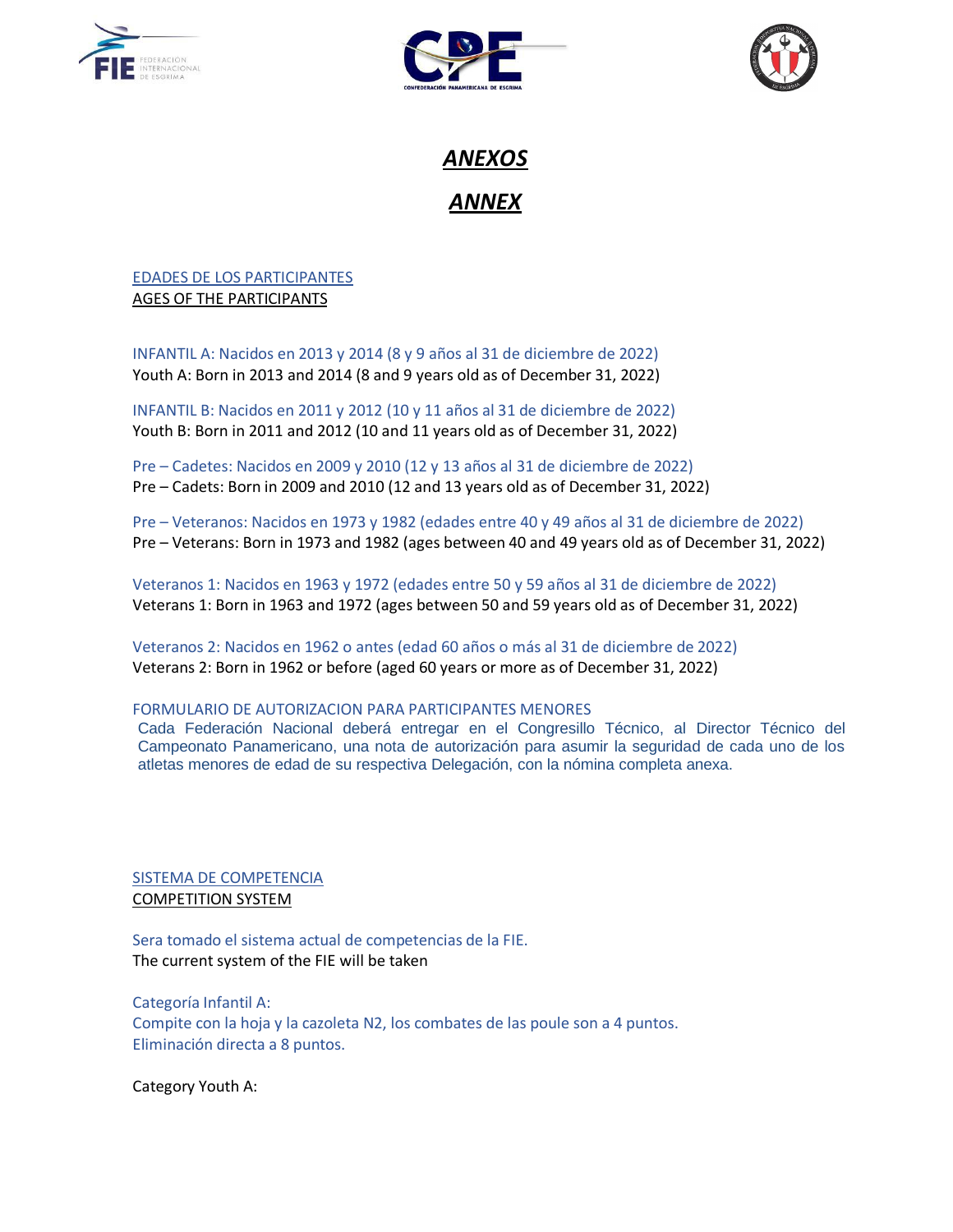





Compete with the Blade and guard N2, the bouts of the pouls are 4 points. Direct elimination to 8 points.

#### Categoría Infantil B

Compite con la hoja y la cazoleta N5, los combates de las poule son a 5 puntos. Eliminación directa a 10 puntos.

Category Youth B:

Compete with the Blade and guard N5, the bouts of the pouls are 5 points. Direct elimination to 10 points.

Categoría Pre – Cadetes Compite con la hoja y la cazoleta N5, los combates de las pouls son a 5 puntos. Eliminación directa a 10 puntos.

Category Pre – Cadets Compete with the Blade and guard N5, the bouts of the poule are 5 points. Direct elimination to 10 points.

Categoría Pre – Veteranos Los combates de las poule son a 5 puntos. Eliminación directa a 10 puntos.

Category Pre – Veterans The bouts of the poule are 5 points. Direct elimination to 10 points.

Categoría Veteranos 1 y 2 Los combates de las poule son a 5 puntos. Eliminación directa a 10 puntos.

Category Veterans 1 and 2 The bouts of the pouls are 5 points. Direct elimination to 10 points.

APROBACION DE EQUIPOS DE COMPETENCIA APPROVED EQUIPMENT FOR COMPETITION

INFANTIL A, Se puede permitir el uso del traje 350N. Mascara 350N y plastrón FIE 800N. Youth A Can be allowed the use of suit 350N. Mask 350N and plastron FIE 800N.

INFANTIL B y Pre – Cadetes: Se puede permitir el uso del traje 350N. Mascara obligatoria FIE 1600N y plastrón FIE 800N.